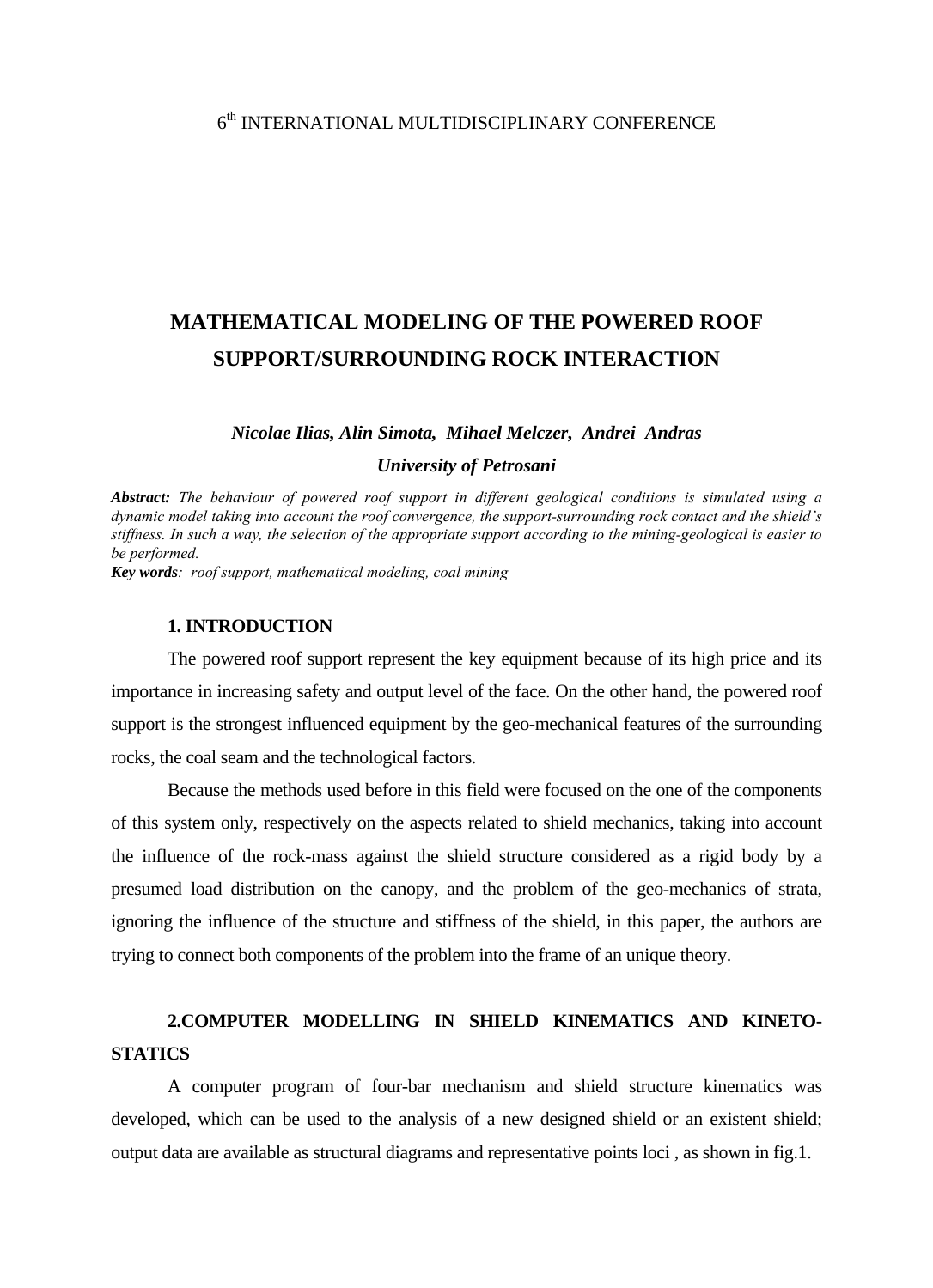

*Fig 1 Computer output of shield structure under analysis*

 The classical approach of shield mechanics, based on the rigid body theory was modified by the authors in the following manner:

 -the loading scheme was modified by taking into account the horizontal force acting between the roof and the canopy which was presumed to be a frictional force, its magnitude being proportional with the magnitude of the vertical force, and its direction determined by the direction of the real horizontal displacement of the canopy produced by the kinematic of the four - bar linkage. It is also possible to consider normal and frictional forces acting on the caving shield.

 -two different loading scenarios are considered, according to two main operating situations of a shield: setting of the shield, when the leg force is considered to be an active force and the capsule force, the normal and frictional force between canopy and roof are determined and yielding of the shield, when the maximal magnitude of the normal and frictional force and the capsule force according to maximal yield force of the legs are determined for different values of the location of normal force on the canopy, varying along the canopy with a certain increment.



*Figure 2 computer output load-height diagram of the kinetostatic program*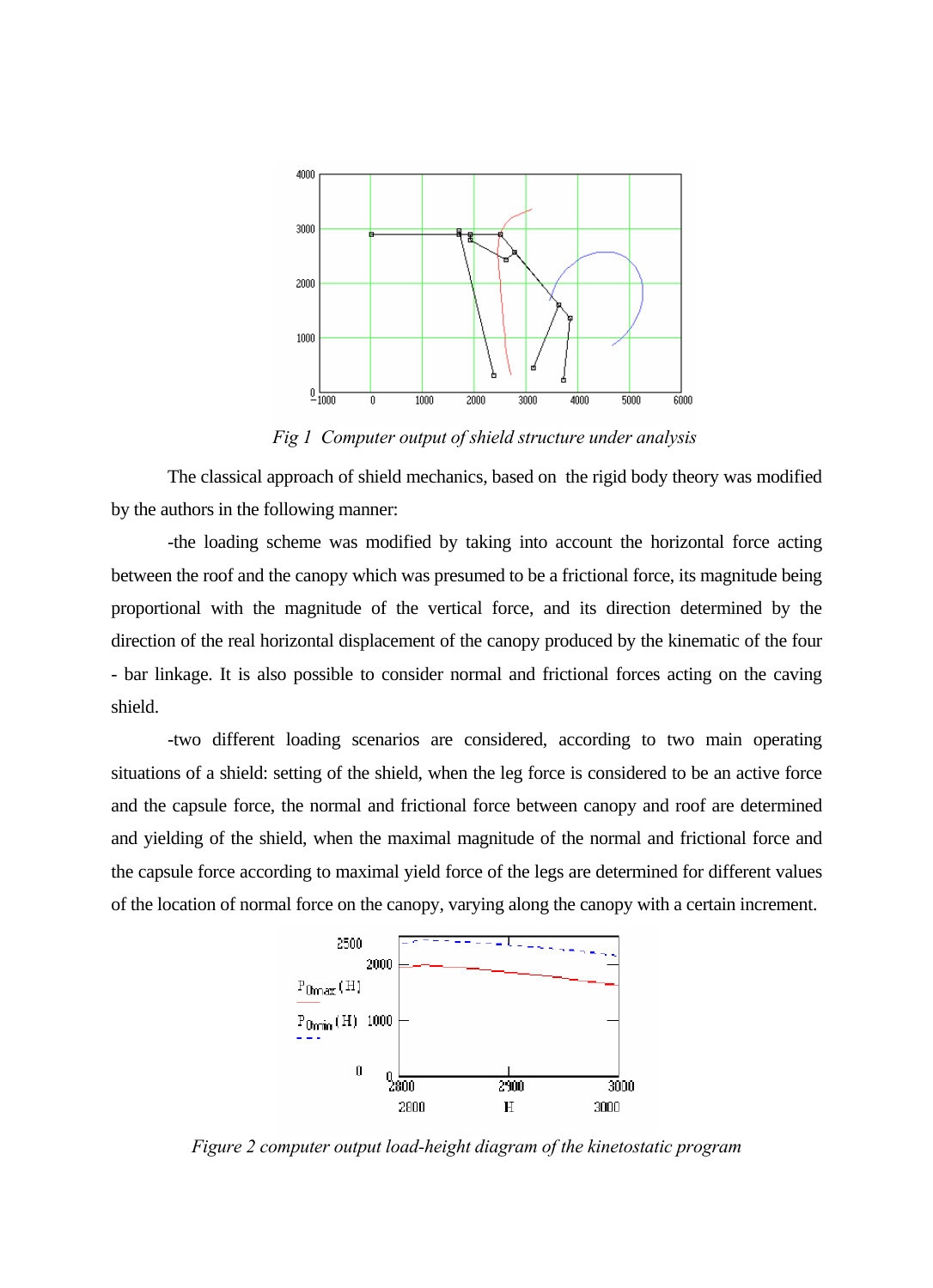In both situations the capsule force is considered as an unknown reaction except if its value is greater than the critical value for each direction when the protection valves of the two sides of the cylinder are opening, when this critical value is considered as an external load.

 As output of the appropriate computer program we obtain the load-height curves (fig.2) for setting and yield load of the shield, and numeric values of forces acting in main ones of the shield.

# **3.COMPUTER MODELLING OF TIME-DEPENDENT BEHAVIOUR OF SHIELD-ROCK INTERACTION**

 The authors are trying to offer a model of time-dependent behaviour of the shield ,as a relation with the main technical features of the support and the intrinsic geo-mechanical parameters of the mining environment in which the support will operate.

 The mathematical model developed by the authors can describe the evolution of the system, with parameters which are independent from the type or nature of the support and can be determined by regression from the data acquisited by appropriate in-situ measurements.

 The main parameters with regard to the strata-shield system are the convergence rate as a function of the support resistance (1):

$$
v_k (c, p, n, v_{k0}, P_{max}) = v_{k0} \cdot e \frac{c \cdot p \cdot n}{P_{max} n \cdot p}
$$
 (1)

in which, c - is a constant;

P - is the support load;

p - is the hydraulic pressure in the shield's leg;

n - is the efficiency of the shield, the ratio P/p;

 $v_{ko}$  - is the convergence rate of unsupported roof;

 $P_{\text{max}}$  -is the value of P for not converging roof

 The stiffness characteristic of the shield and of the floor and the roof areas being in contact with the canopy and the base of the shield, are correlated into a geometric compatibility equation.

The influence of the increase of the unsupported area after the cut of a slice by the shearer and the function of safety valve are also simulated with the model which is a differential equation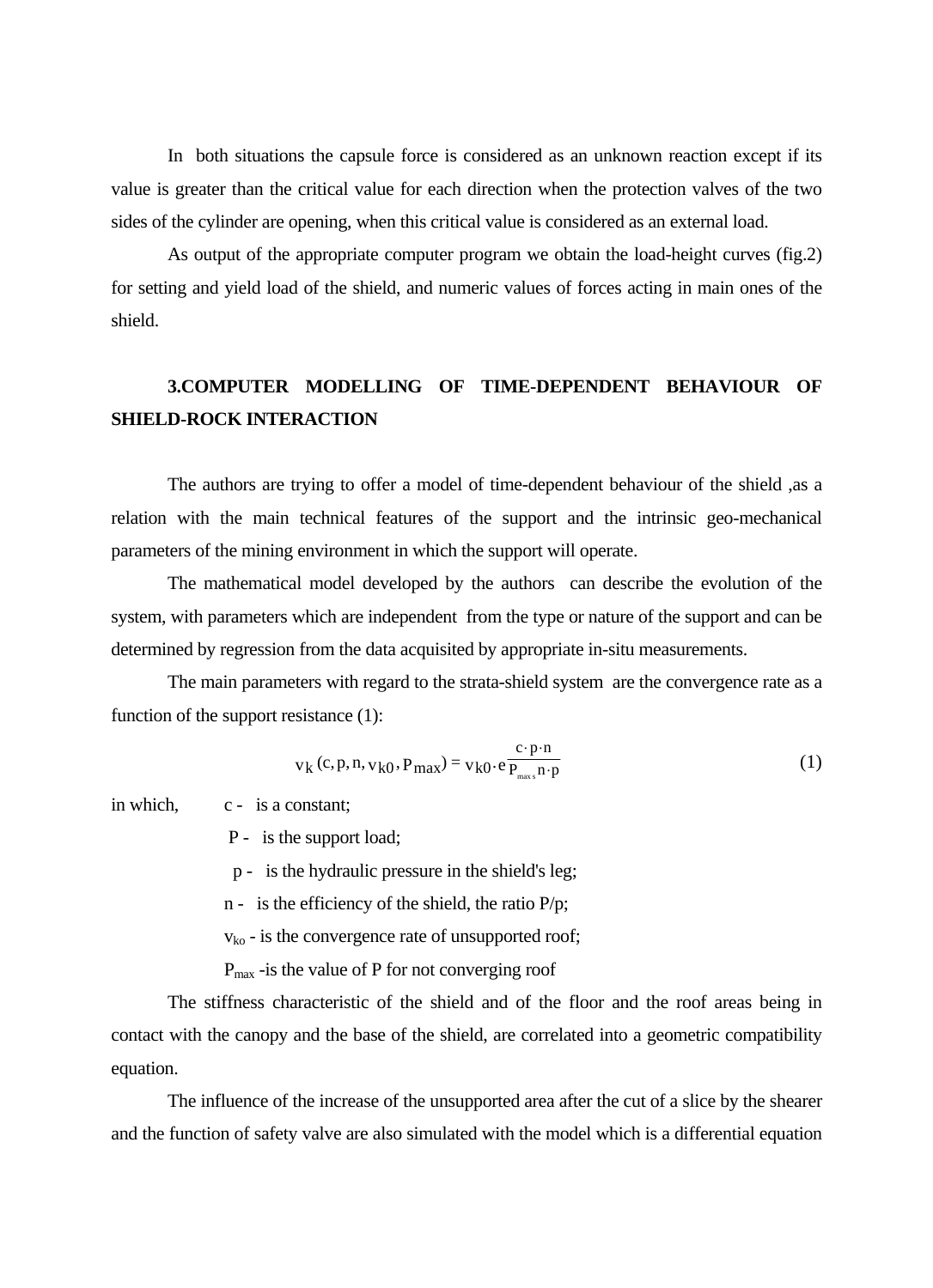(2) which can be solved by an iterative method using an adequate software with mathematic facilities.

$$
\frac{dp}{dt} = \frac{v_{k0} \cdot e \frac{c.p.n}{P_{max}.n.p} - \frac{p}{K_{er}}}{\frac{1}{K_{e}} + \frac{1 - \frac{n.p}{P_1}}{K_{r'}}}
$$
(2)

As results we obtain diagrams (fig.3) representing the pressure, convergence, closure variation over time .



*Figure 3 Typical graphic output of the simulation program* 

### **CONCLUSION**

The results obtained by the authors are encouraging to advance in this opened ways to realise a strong tool for the use of the shield designers and mining equipment users to increase their capability to develop and select the most appropriate equipment for the various mining conditions.

#### **REFERENCES**